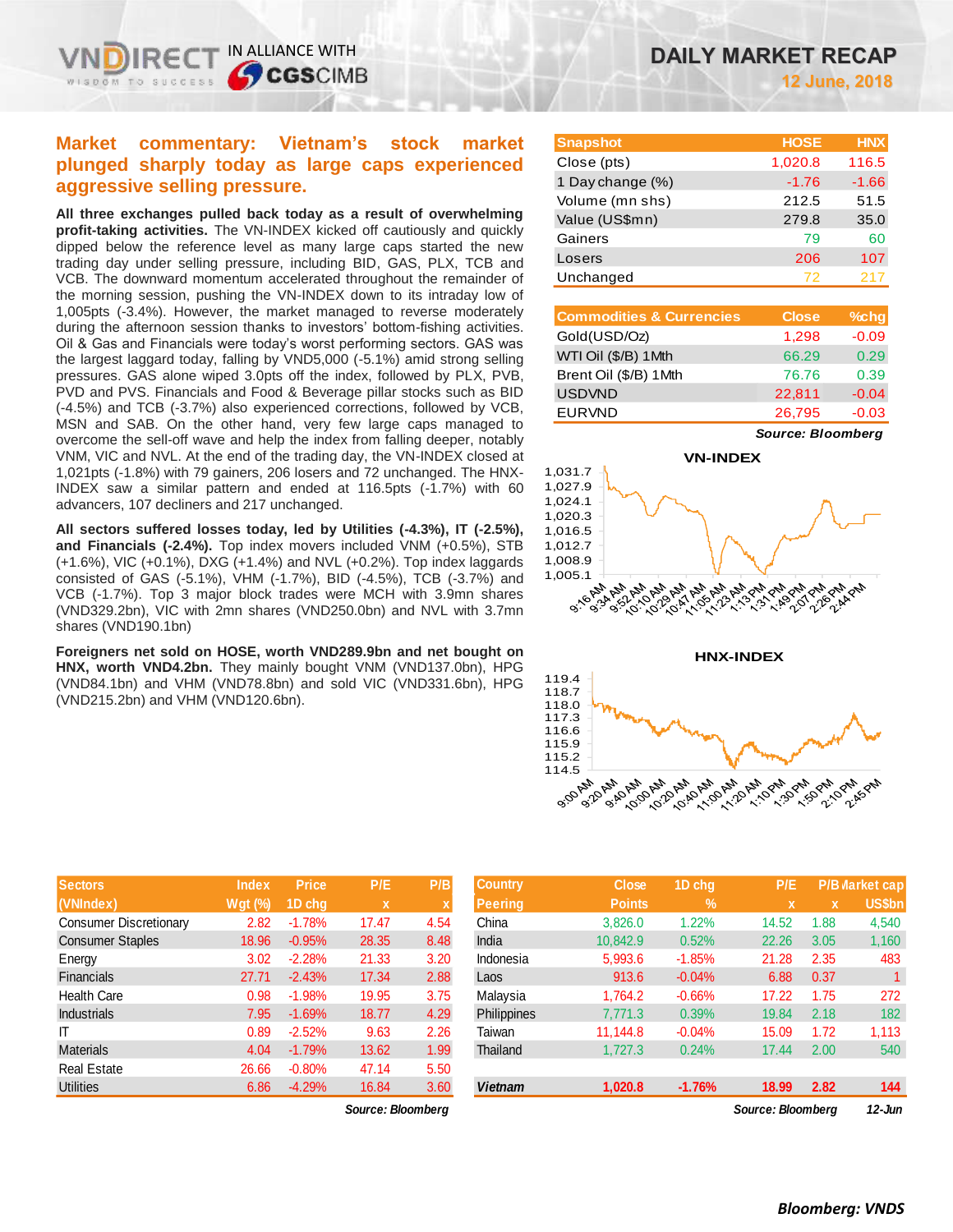## **Market News**

**Oil extended gains near US\$66 a barrel as OPEC split deepened over whether to ease production curbs and as investors await the details of a document signed by U.S. President Donald Trump and North Korean leader Kim Jong Un.** Futures in New York rose 0.5% after a 0.6% increase Monday. Saudi Arabia and Russia are trying to garner support for lifting output limits, while Iraq joined Venezuela and Iran in opposing the proposal. Meanwhile, Trump and Kim pledged to work toward complete denuclearization of the Korean peninsula under an agreement at the end of a historic summit aimed at easing tensions between the two longtime adversaries. Oil has slumped after rising above US\$72 a barrel in late May as Saudi Arabia and Russia signaled they are ready to relax curbs to make up for potential supply disruptions from other producers. Both the Saudis and Russians, which have already started to increase output, may propose a gradual increase when the OPEC and its allies meet on Jun 22 and 23 in Vienna. *(Bloomberg)*

**Vietnam's trade deficit from the Republic of Korea (RoK) hit US\$11.6bn.** Vietnam's exports to RoK in May this year reached US\$1.43bn, raising the total export value in 5M2018 to US\$7.2bn (+31% YoY). According to the report of the Ministry of Industry and Trade, imports from the RoK exceeded US\$18.7bn over the first five months of the year (+1.1% YoY). Accordingly, Vietnam's trade deficit from the RoK was estimated at US\$11.6 bn in five months, an increase of US\$2.4bn against the first four months of the year. In 4M2018, the RoK was the second largest exporter of Vietnam (only after China). Vietnam's key import items from the RoK included computers, electronics and spare parts, worth US\$5.8bn, accounting for 39.1% of total import value and up 51.9% against the same period last year. These were followed by machines, equipment and tools with US\$1.9bn and computers and accessories with US\$1.5bn (+4.4% YoY). *(News.chinhphu.vn)*

**Domestic automobile market set for big growth.** The Vietnamese automobile market is predicted to develop strongly between now and 2035 as the country is experiencing a "golden population structure," which offers opportunities to promote the automobile industry. The market is expected to reach outputs of 750,000-800,000 units by 2025 and 1.7-1.85mn units by 2035. The prediction, made by the Industrial Policies Strategies Institute (IPSI) under the Ministry of Industry and Trade, is based on three factors: population size, income per head and average number of cars per 1,000 people. According to IPSI, Vietnam's population reached more than 96mn at the end of 2017. It is estimated that the figure will increase up to 98.2mn by 2020, 101.1mn by 2025 and 107.8mn by 2035. Meanwhile, the GDP per capita of Vietnam in 2017 reached VND53.5mn, equivalent to US\$2,385 per person per month. It is predicted that from now until 2035, the GDP per capita growth will be 6.8% per year, reaching an average of \$7,780 per capita by 2035. Along with economic development, the income of the Vietnamese people has also increased since 2012. By 2035, more than half of the country's population will join the rank of the global middle class, with a spending of US\$15 or more per day. Do Huu Hao, Chairman of the Vietnam Society of Automotive Engineers, said before the threshold of deep integration and import tax on complete built-up units became 0% in the ASEAN block since early this year, many domestic automobile businesses had planned to expand production as they saw enormous potential in the market. *(En.vietnamnet.vn)*

## **Vietnam Market Strategy**

#### **The credit cycle in Vietnam is bound to mature soon**

At the beginning of January this year when we put out our annual **Vietnam Navigator** year-end strategy report, we pointed to the risks of a return in inflation in the second half of the year based on what we saw as early signs of an overheating economy, heady levels of credit growth (3x real GDP growth) seen in 2017 and a projected recovery in oil prices, per global consensus. Come midyear and inflation seems to be just about rearing its ugly head. Credit growth has slowed but remains high.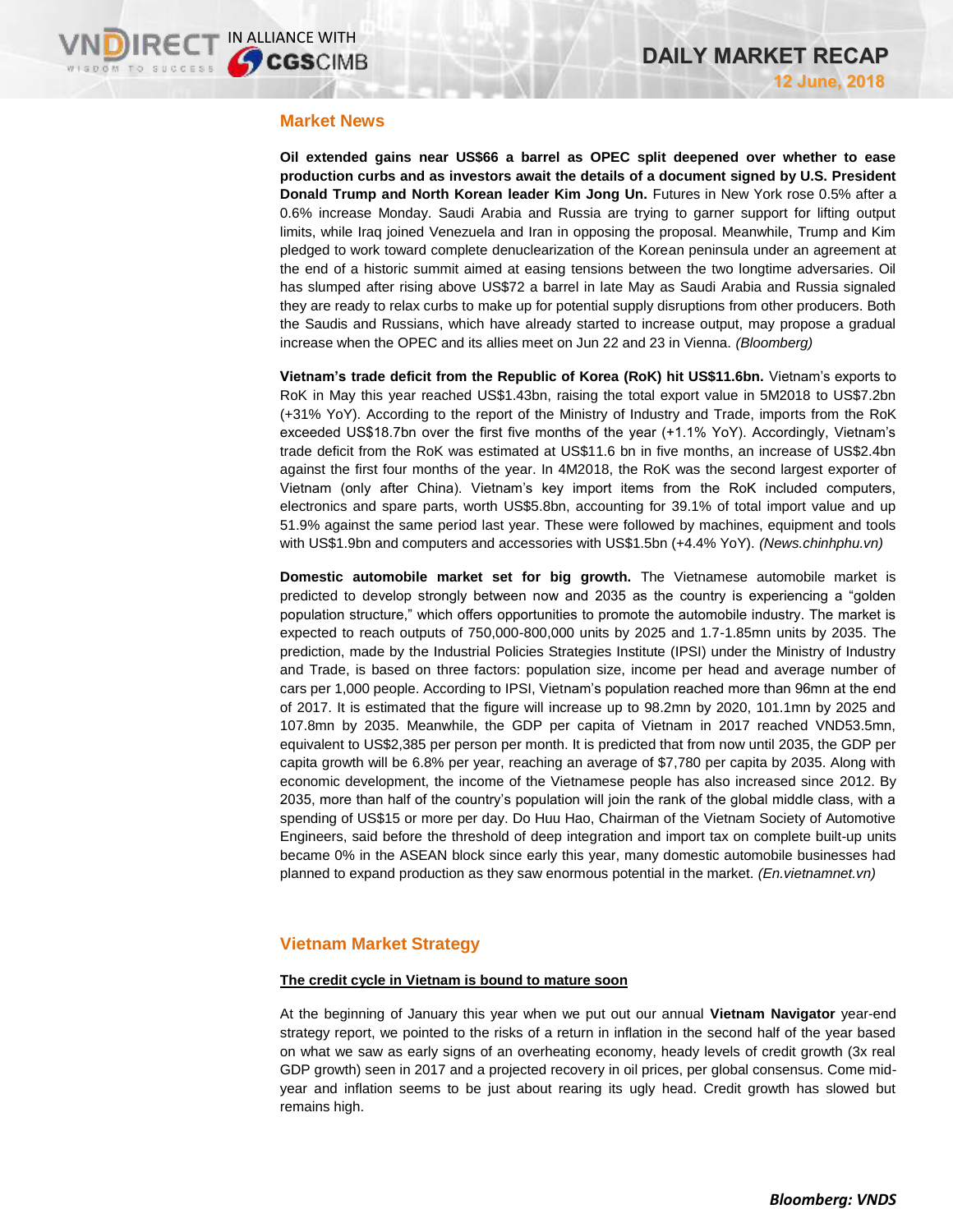**Inflation remains under control but is accelerating…** While overall CPI growth remains under control, May CPI growth came in at 3.86% yoy, closing in on what we believe marks the upper bound of the SBV's comfort level. As the chart below shows, there was a marked uptick in inflation last month.

**…driven by rising oil prices...** Oil prices have seen a strong rise year-to-date. Although the crude oil rally seems to have run out of steam on news of a possible relaxation of OPEC supply cuts, an increase in Russian production and the re-entry of shale producers, Brent crude is currently hovering around USD 75/barrel with the YTD daily averaged price up 58.8% versus the same period last year. Vietnam has raised pump prices 5 times already this year with current pump prices up 16.6% versus the 2017 year-end level.

**…and continued strong GDP growth.** Economic growth remains robust with 1Q18 GDP up 7.2% versus the same period last year. Industrial production has been the main engine of growth with 5M YTD production up 9.7% yoy and consumption (ex-inflation) has also grown by a robust 8.3% yoy over the same period. 5 month YTD credit growth came in at 6.2% which is just a tad lower than the 6.5% level seen in the same period last year but substantially above the levels seen in the 2 years prior to 2017. Against this backdrop of lose credit conditions and subdued inflation, it is easy to see why consumer demand has stayed robust.

**We foresee credit growth decelerating in the second half of 2018…**While 5 month YTD credit growth remains elevated, we believe that full year 2018 credit growth will come in below 2017 levels. This would seem like a "no-brainer" but is not so apparent when you consider credit growth seasonality patterns seen in 2015 and 2016. If you extrapolate YTD 2018 credit growth to full year credit growth using the 5M-to-full year credit growth ratio seen in those 2 years, 2018 full year credit growth is projected to exceed 20%, a marked acceleration from 2017 levels.

*Read the full report: [HERE](https://static-02.vndirect.com.vn/uploads/prod/Vietnam_MarketStrategy_20180612.pdf)*

## **Notable Corporate Events**

**Vingroup JSC (VIC VN) - business activity:** VIC has established a new subsidiary called VinSmart with registered capital of VND3,000bn to produce smartphones, citing information from the company. The plant will be located in VinFast Automobile Complex in the Northern city of Haiphong. VinSmart will also engage in researching on artificial intelligence, automation and new materials. *(Bloomberg)*

**Vietnam Vegetable Oils Industry Corporation (VOC VN - UPCOM) - 2018 business plan:** VOC targets 2018 revenue of VND4,800bn (+9% YoY) and EBT of VND300bn (flat growth). Besides, the company plans to switch its listing to Ho Chi Minh City Stock Exchange next year, citing information from the company's 2018 AGM on Jun 12. *(Bloomberg)*

*<to be continued>*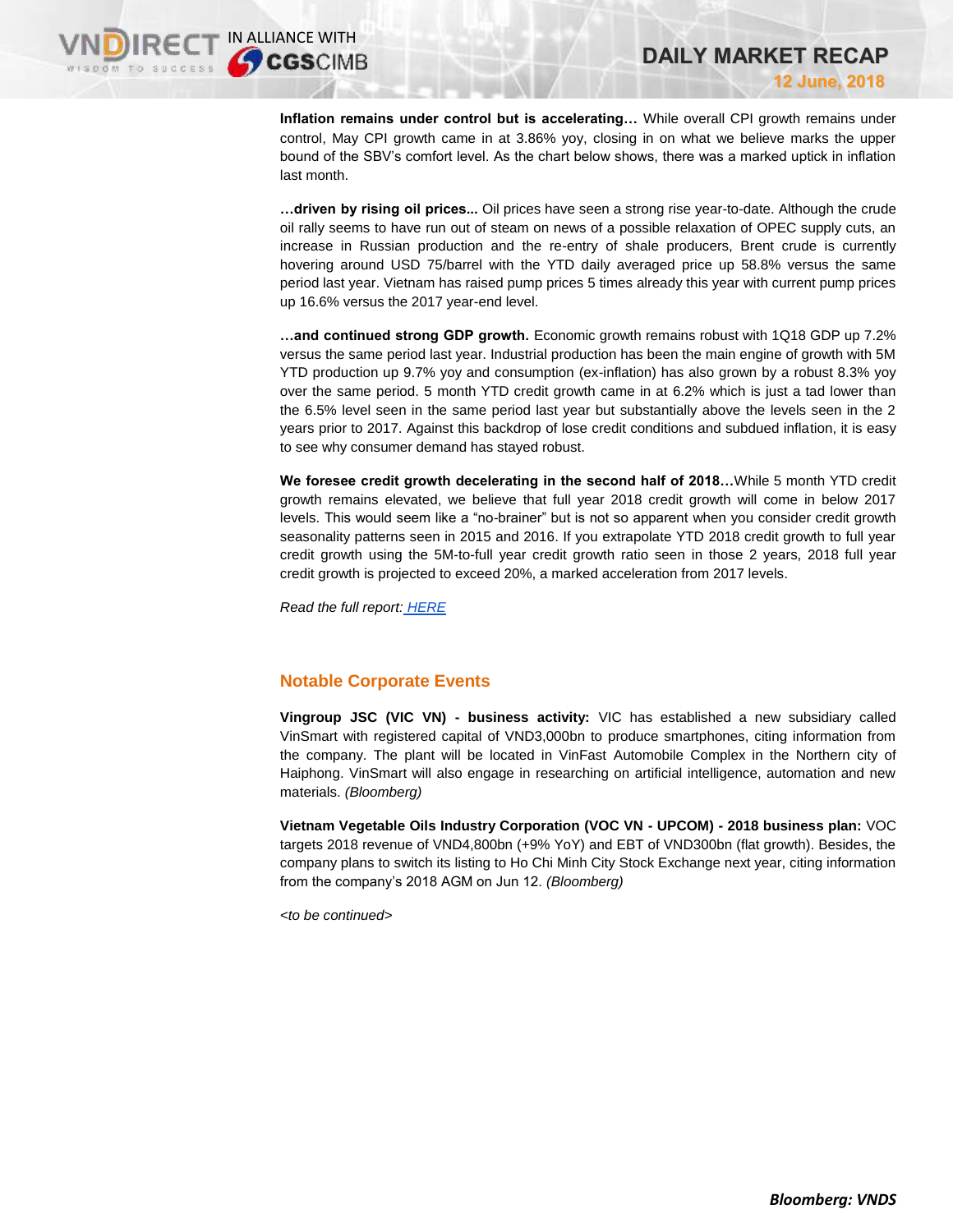# **DAILY MARKET RECAP**

**12 June, 2018**

# **COVERAGE SUMMARY**

WISDOM TO SUCCESS

VN

RECT IN ALLIANCE WITH

| Ticker          | <b>Close</b><br>price | <b>Adjusted</b><br>target<br>price | <b>Upside</b> | <b>Recom-</b><br>endation | <b>Investment thesis summary/Update</b>                                                                                                                                                                                                                                                                                                                                                                                                                                                                                                                                                                                                           | <b>Latest</b><br>report |
|-----------------|-----------------------|------------------------------------|---------------|---------------------------|---------------------------------------------------------------------------------------------------------------------------------------------------------------------------------------------------------------------------------------------------------------------------------------------------------------------------------------------------------------------------------------------------------------------------------------------------------------------------------------------------------------------------------------------------------------------------------------------------------------------------------------------------|-------------------------|
| PC <sub>1</sub> | 32,000                | 40,700                             | 27.2%         | ADD                       | Positive outlook for 2018 with surge in revenue thanks to: (1) New<br>contribution from My Dinh Plaza II and (2) commissioning of two new<br>hydropower plants in Q4, 2017. (3) Back log of VND2,040bn at end of 2017                                                                                                                                                                                                                                                                                                                                                                                                                             | <b>Link</b>             |
| <b>LPB</b>      | 12,200                | 19,000                             | 55.7%         | <b>ADD</b>                | 1. Unique distribution advantage with more than 1000 PTOs across<br>country. Will be able to maintain strong credit growth thanks to good capital<br>buffer (CAR ~13%) and strong liquidity (LDR ~80%).<br>2. FY18 YE P/B cheap relative to peers.                                                                                                                                                                                                                                                                                                                                                                                                | Link                    |
| <b>VJC</b>      | 179,000               | 149,400                            | $-16.5%$      | <b>REDUCE</b>             | 1. 1Q18 transport revenue reached VND6,035bn (+51.9% yoy)<br>2. In 2018, VJC will continue to expand its international network<br>3. VJC may not be able to pass on fuel costs if oil price continues to rise.<br>Moreover VJC appears to be overvalued compared to global peers which<br>are seeing multiple contraction due to rising fuel prices and looming<br>overcapacity in the APAC region                                                                                                                                                                                                                                                | Link                    |
| NLG             | 30,900                | 38,200                             | 23.6%         | ADD                       | 1. NLG is well aligned with the new property market orientation. NLG<br>focuses on durable-demand products (affordable and social apartments<br>and landed properties).<br>2. FY2017 net revenue is forecasted at VND3,454 billion (+36.3% yoy) and<br>NPATMI at VND544 billion (+58% yoy). For 2018, revaluation of Hoang<br>Nam project will secure strong EAT growth. However, the share price is<br>reasonable this year.<br>3. Upside for the stock will come in 2018 as major projects are going to be<br>executed.                                                                                                                         | Link                    |
| <b>ACV</b>      | 94,000                | 106,000                            | 12.8%         | <b>HOLD</b>               | 1. Passenger throughput could grow at more than 15% in the next few<br>years<br>2. Domestic passenger fees will increase by 22.7% yoy in 2018, FY18 EAT<br>to touch VND5,072b (+46.5%)<br>3. 2018 EV/EBITDA 11.9x, below peers average of 15x                                                                                                                                                                                                                                                                                                                                                                                                     | Link                    |
| <b>DPM</b>      | 18,450                | 15,600                             | $-15.4%$      | <b>REDUCE</b>             | 1. High exposure to oil prices (forecasted to average US\$70/bbl in 2018)<br>implies potential further contraction in margins.<br>2. High depreciation burden leads to expected losses for the NPK - NH3<br>expansion project in 2018-2019. This project will only contribute to profits<br>from 2020 onwards as the plants reach full capacity.<br>3. Short to medium term catalysts include a pending change in VAT policy<br>(which would improve gross margin by 3-4% pts) and the acceleration of<br>PVN's divestment process in 2018.                                                                                                       | Link                    |
| QNS             | 38,500                | 65,600                             | 70.4%         | <b>ADD</b>                | 1. Soymilk segment is the main growth driver and expected to regain<br>momentum in 2018 with new products.<br>2. Sugarcane prices should temper this year, cushioning some of the<br>impact of falling sugar price. This should protect sugar segment's GPM to<br>further squeeze.<br>3. We recommends an ADD rating for QNS as the increasing profitability<br>contribution from soymilk segment should help QNS close its valuation gap<br>with pure-play consumer stocks.                                                                                                                                                                      | Link                    |
| <b>LTG</b>      | 34,100                | 66,270                             | 94.3%         | <b>ADD</b>                | 1. Booming rice exports to China and Philippines should boost Agrifood<br>sales.<br>2. For 2018, we expect a 7.1% growth in top line to touch VND8,781bn and<br>a 18.4% growth in bottom line to touch VND517bn.                                                                                                                                                                                                                                                                                                                                                                                                                                  | Link                    |
| <b>VCB</b>      | 58,000                | 79,500                             | 37.1%         | ADD                       | 1. VCB is a well-regarded state-owned commercial bank (SOCB) with an<br>extensive network, a critical role in Vietnam's national payment system and<br>leading card issuer.<br>2. Its strong deposit franchise and large client base would support a gradual<br>shift in loan mix to higher-yield segments such as personal lending, in our<br>view.<br>3. Its asset quality is best in class, with well-controlled NPLs and a high<br>provisioning buffer (NPL of 1.1%, loan loss reserve ratio, LLR, of 131% at<br>end-FY17).<br>4. We project an enviable net profit CAGR of 17.7% over FY18-20F, with<br>ROE improving to 20.1% by end-FY20F. | Link                    |
| MBB             | 29,450                | 38,600                             | 31.1%         | ADD                       | 1. MBB is looking to push fee income through bancassurance and<br>internet/mobile banking.<br>2. High loan growth to be supported by sufficient capital and funding.<br>3. MBB still trades at a discount to peers.                                                                                                                                                                                                                                                                                                                                                                                                                               | Link                    |
| <b>VSC</b>      | 35,550                | 53,400                             | 50.2%         | ADD.                      | 1. VSC will boost VGP capacity by a third to 800,000 TEU by 2019 through<br>the additional of a new quay crane and a back-end logistics center which is<br>75% complete at the moment.<br>2. 2018 net profit expected to soar to VND360bn (+34.8% YoY).<br>3. Valuation is attractive due to the foreign investors' sell off over the last<br>few weeks. VSC is currently trading at 12M EV/EBITDA 5.6x, well below<br>the peer average of 6.7x.                                                                                                                                                                                                  | Link                    |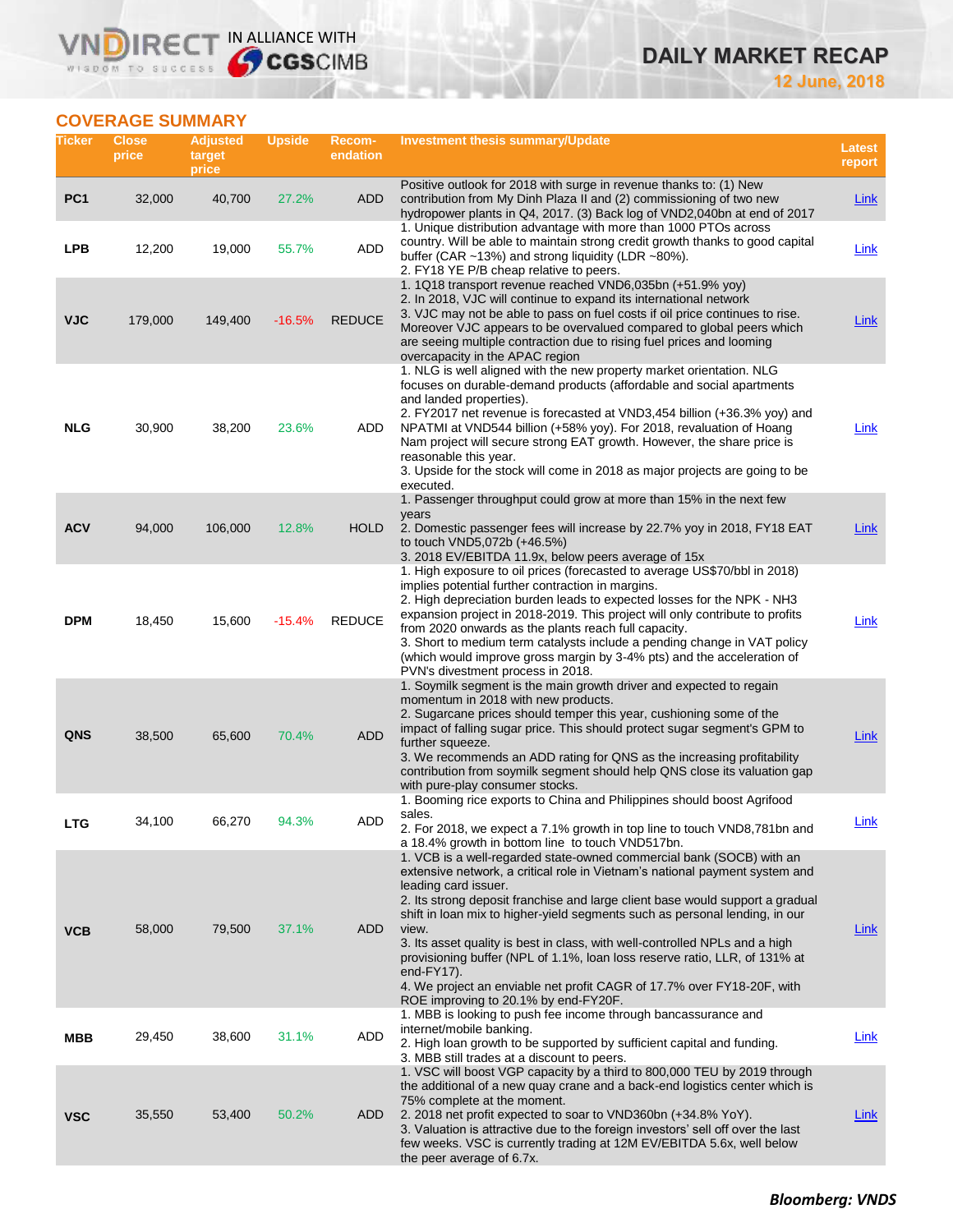# **DAILY MARKET RECAP**

**12 June, 2018**

| <b>Ticker</b> | <b>Close</b><br>price | <b>Adjusted</b><br>target<br>price | <b>Upside</b> | Recom-<br>endation | <b>Investment thesis summary/Update</b>                                                                                                                                                                                                                                                                                                                                                                                                                                                                                                                                                                           | <b>Latest</b><br>report |
|---------------|-----------------------|------------------------------------|---------------|--------------------|-------------------------------------------------------------------------------------------------------------------------------------------------------------------------------------------------------------------------------------------------------------------------------------------------------------------------------------------------------------------------------------------------------------------------------------------------------------------------------------------------------------------------------------------------------------------------------------------------------------------|-------------------------|
| <b>VPB</b>    | 52,500                | 59,500                             | 13.3%         | <b>HOLD</b>        | 1. VPB delivered ROA of 1.9% and ROE of 24.8% in FY16, the highest<br>returns-on-capital among local peers and impressive even in a regional<br>context.<br>2. FY16 NIM of 7.7% was driven by a shift in loan mix towards higher<br>yielding segments, such as consumer finance, retail, household and micro-<br>SME loans.<br>3. Strong topline growth in FY14-16, complemented by an improvement in<br>operational efficiency on continued investments into technology.<br>4. We expect strong earnings growth in FY17-20F with forecasted net profit<br>CAGR of 25.6% and sustained high average ROE of 22.7%. | Link                    |
| <b>TCM</b>    | 20,800                | 30,200                             | 45.2%         | <b>ADD</b>         | 1. High property value offsets the lack of foreign room.<br>2. Core segments to perform moderately well in 2018.<br>3. We expect that FY18 core-earnings to grow by a robust 45%.                                                                                                                                                                                                                                                                                                                                                                                                                                 | <b>Link</b>             |
| <b>HPG</b>    | 42,500                | 77,300                             | 81.9%         | <b>ADD</b>         | 1. Expect higher construction steel consumption across Vietnam in 2018F<br>2. Ability to sustain and even consolidate its leading market position<br>3. Margin expansion from rising steel prices & soft raw material prices<br>4. HPG's long-steel capacity to double over the next 12 months                                                                                                                                                                                                                                                                                                                    | Link                    |
| <b>PVT</b>    | 16,350                | 29,900                             | 82.9%         | <b>ADD</b>         | 1. PVT has a chartering profile skewed towards fixed rates, which offers<br>protection against the current low-rate environment, while providing<br>potential upside for recovery.<br>2. PVT has the largest tanker fleet and LPG fleet among Vietnam carriers,<br>and is able to ride on growing demand for fossil fuels and LPG from the civil<br>and industrial sectors.<br>3. The company plans to upsize and rejuvenate its fleet over the next few<br>years to respond to Vietnam's increasing refinery capacity and growing<br>demand for LPG.                                                             | Link                    |
| <b>PPC</b>    | 17,250                | 22,300                             | 29.3%         | ADD                | 1. Prepayment of borrowings in JPY has proved to be beneficial to the<br>company as PPC's performance has become more stable compared to the<br>past.<br>2. We maintain our target price but re-rate the stock to ADD because of the<br>recent slide in the company's share price in line with the overall market<br>even as fundamentals look stronger due to less forex risk.                                                                                                                                                                                                                                   | Link                    |
| <b>STK</b>    | 16,300                | 26,800                             | 64.4%         | <b>ADD</b>         | 1. STK is currently the Vietnam's 2nd largest polyester yarn manufacturer,<br>accounting for 28% of the country's total polyester yarn exports.<br>2. Unmet domestic demand and growing demand from export markets,<br>driven by recent trade agreements.<br>3. However, fierce competition from Chinese yarn, as well as input price<br>volatility present downside risks.                                                                                                                                                                                                                                       | Link                    |

**VNDIRECT IN ALLIANCE WITH**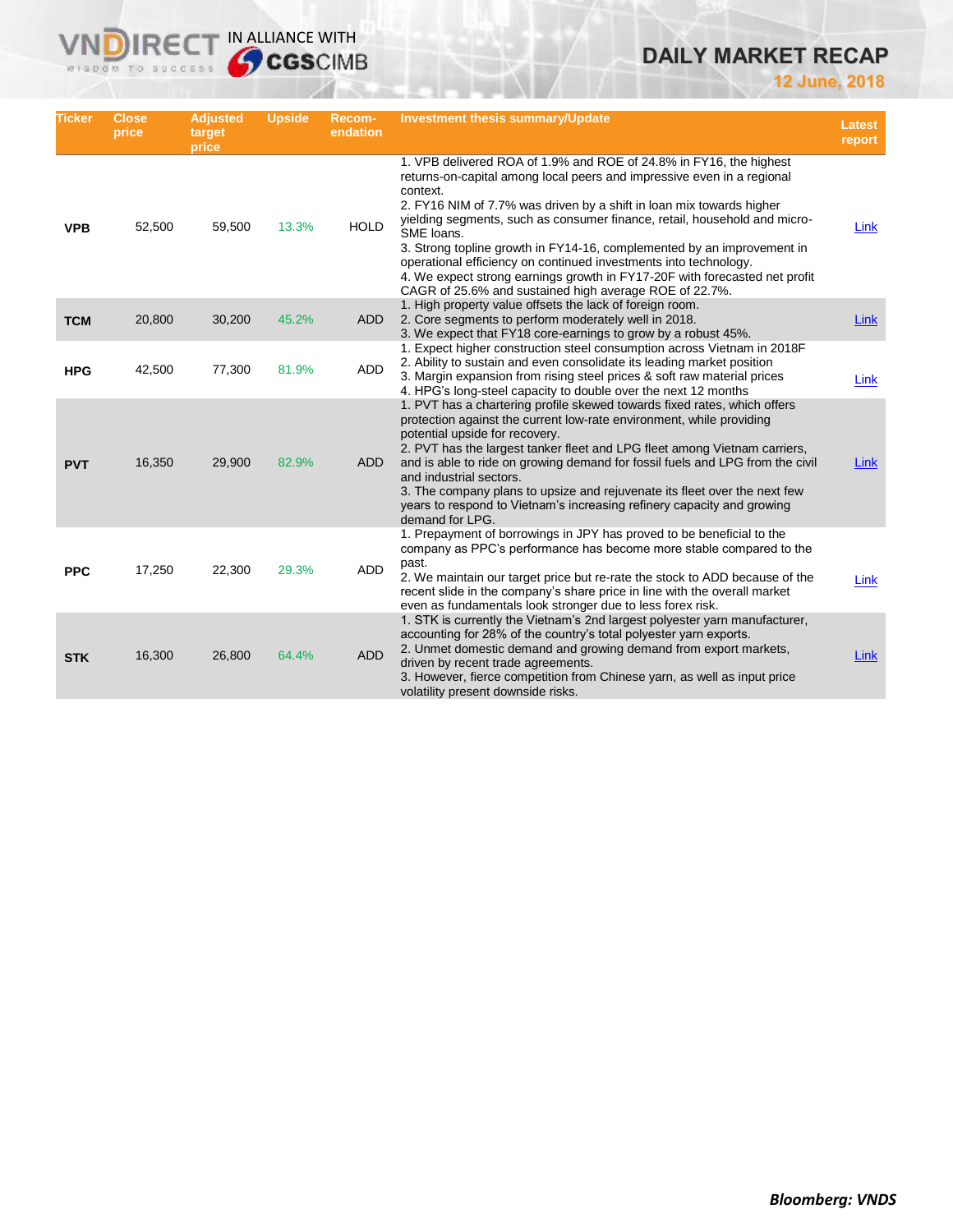## **MARKET MOVEMENTS**

WISDOM TO SUCCESS

| <b>HOSE</b>        |              |       |      |         |              |
|--------------------|--------------|-------|------|---------|--------------|
| <b>Top gainers</b> |              |       |      |         | <b>VND</b>   |
| <b>Ticker</b>      | Last         | Cha   | %chq | Vol.    | <b>Index</b> |
|                    | <b>Price</b> |       |      |         | impact       |
| <b>DAT</b>         | 15,300       | 1,000 | 7.0  | 20      | 0.014        |
| <b>NAV</b>         | 5,510        | 360   | 7.0  | 2,410   | 0.001        |
| <b>APC</b>         | 34,700       | 2,250 | 6.9  | 312,070 | 0.009        |
| <b>HTV</b>         | 16.500       | 1,050 | 6.8  | 2,020   | 0.004        |
| L <sub>10</sub>    | 18,250       | 1,150 | 6.7  | 1,700   | 0.004        |

**VNDIRECT IN ALLIANCE WITH** 

| <b>Top losers</b> |              |          |        |        | <b>VND</b>   |
|-------------------|--------------|----------|--------|--------|--------------|
| <b>Ticker</b>     | Last         | Cha      | %chq   | Vol.   | <b>Index</b> |
|                   | <b>Price</b> |          |        |        | impact       |
| <b>ACC</b>        | 19,000       | $-200$   | $-9.5$ | 2,170  | $-0.006$     |
| <b>CMX</b>        | 4,560        | $-340$   | $-6.9$ | 80     | $-0.001$     |
| TIX               | 45.600       | $-3,400$ | $-6.9$ | 10     | $-0.029$     |
| <b>VID</b>        | 6,330        | $-470$   | $-6.9$ | 57,610 | $-0.004$     |
| <b>TCR</b>        | 2,700        | $-200$   | $-6.9$ | 30     | $-0.001$     |

|               | <b>Top index movers</b> |     |      | <b>VND</b> |        |
|---------------|-------------------------|-----|------|------------|--------|
| <b>Ticker</b> | Last                    | Cha | %chq | Vol.       | Index  |
|               | <b>Price</b>            |     |      |            | impact |
| <b>VNM</b>    | 181,000                 | 900 | 0.5  | 873,690    | 0.417  |
| <b>STB</b>    | 12.800                  | 200 | 1.6  | 8.55MLN    | 0.120  |
| VIC           | 124,400                 | 100 | 0.1  | 2.09MLN    | 0.084  |
| <b>DXG</b>    | 32,950                  | 450 | 1.4  | 5.43MLN    | 0.044  |
| <b>NVL</b>    | 53,600                  | 100 | 0.2  | 4.32MLN    | 0.027  |

| <b>Top index laggers</b> |              |          |        |         |              |  |  |  |  |
|--------------------------|--------------|----------|--------|---------|--------------|--|--|--|--|
| <b>Ticker</b>            | Last         | Cha      | %chq   | Vol.    | <b>Index</b> |  |  |  |  |
|                          | <b>Price</b> |          |        |         | impact       |  |  |  |  |
| GAS                      | 92,200       | $-5,000$ | $-5.1$ | 975,270 | $-3.058$     |  |  |  |  |
| <b>VHM</b>               | 118,000      | $-2,000$ | $-1.7$ | 816,310 | $-1.713$     |  |  |  |  |
| BID                      | 29,600       | $-1,400$ | -4.5   | 4.31MLN | $-1.530$     |  |  |  |  |
| <b>TCB</b>               | 105,000      | $-4,000$ | $-3.7$ | 1.14MLN | $-1.490$     |  |  |  |  |
| VCB                      | 58,000       | $-1,000$ | -1.7   | 3.02MLN | $-1.150$     |  |  |  |  |

**Chg %chg Vol. Index** 

 $\overline{Top}$  active volume **Ticker Last** 

**Price** 

MBB 29,450 -850 -2.8 11.02MLN HPG 42,500 -786 -1.8 10.59MLN CTG 27,400 -650 -2.3 8.80MLN STB 12,800 200 1.6 8.55MLN SSI 33,600 -450 -1.3 7.68MLN

| <b>HOSE</b>        |              |       |         |         |              |                    |              | <b>HNX</b> |      |         |              |
|--------------------|--------------|-------|---------|---------|--------------|--------------------|--------------|------------|------|---------|--------------|
| <b>Top gainers</b> |              |       |         |         | <b>VND</b>   | <b>Top gainers</b> |              |            |      |         | <b>VND</b>   |
| Ticker             | Last         | Chg   | $%$ chg | Vol.    | <b>Index</b> | Ticker             | Last         | Chg        | %chq | Vol.    | <b>Index</b> |
|                    | <b>Price</b> |       |         |         | impact       |                    | <b>Price</b> |            |      |         | impact       |
| <b>DAT</b>         | 15,300       | 1.000 | 7.0     | 20      | 0.014        | <b>ACM</b>         | 900          | 100        | 12.5 | 631.800 | 0.000        |
| <b>NAV</b>         | 5,510        | 360   | 7.0     | 2.410   | 0.001        | <b>HKT</b>         | 2,200        | 200        | 10.0 | 69,516  | 0.000        |
| APC                | 34,700       | 2,250 | 6.9     | 312,070 | 0.009        | <b>KDM</b>         | 4,400        | 400        | 10.0 | 252,980 | 0.000        |
| <b>HTV</b>         | 16,500       | 1,050 | 6.8     | 2,020   | 0.004        | <b>TSB</b>         | 10,000       | 900        | 9.9  | 2,100   | 0.000        |
| L10                | 18,250       | 1,150 | 6.7     | 1,700   | 0.004        | TV3                | 54,600       | 4,900      | 9.9  | 1.490   | 0.000        |

| <b>Top losers</b> |              |          |         |        | <b>VND</b> | <b>Top losers</b> |              |          |         |        | <b>VND</b>   |
|-------------------|--------------|----------|---------|--------|------------|-------------------|--------------|----------|---------|--------|--------------|
| <b>Ticker</b>     | Last         | Chg      | $%$ chq | Vol.   | Index      | Ticker            | Last         | Chg      | %chq    | Vol.   | <b>Index</b> |
|                   | <b>Price</b> |          |         |        | impact     |                   | <b>Price</b> |          |         |        | impact       |
| ACC               | 19.000       | $-200$   | $-9.5$  | 2,170  | $-0.006$   | <b>VMS</b>        | 11.700       | $-1.300$ | $-10.0$ | 100    | 0.000        |
| <b>CMX</b>        | 4.560        | $-340$   | $-6.9$  | 80     | $-0.001$   | <b>CCM</b>        | 36,000       | $-3.900$ | $-9.8$  | 100    | 0.000        |
| TIX               | 45.600       | $-3,400$ | $-6.9$  | 10     | $-0.029$   | <b>HGM</b>        | 36,200       | $-3,900$ | $-9.7$  | 2.500  | 0.000        |
| VID               | 6,330        | $-470$   | $-6.9$  | 57.610 | $-0.004$   | <b>VNT</b>        | 27,900       | $-3,000$ | $-9.7$  | 7.200  | 0.000        |
| TCR               | 2,700        | $-200$   | $-6.9$  | 30     | $-0.001$   | VE9               | 4,700        | $-500$   | -9.6    | 34,944 | 0.000        |
|                   |              |          |         |        |            |                   |              |          |         |        |              |

|            | <b>VND</b><br>Top index movers |     |               |         |                 |                 | <b>Top index movers</b> |       |         |         |                        |  |
|------------|--------------------------------|-----|---------------|---------|-----------------|-----------------|-------------------------|-------|---------|---------|------------------------|--|
| Ticker     | Last<br><b>Price</b>           | Chg | %chq          | Vol.    | Index<br>impact | Ticker          | Last<br><b>Price</b>    | Chg   | $%$ chq | Vol.    | <b>Index</b><br>impact |  |
| <b>VNM</b> | 181.000                        | 900 | 0.5           | 873.690 | 0.417           | <b>DBC</b>      | 21.400                  | 400   | 9. ،    | 31.640  | 0.023                  |  |
| <b>STB</b> | 12,800                         | 200 | 1.6           | 8.55MLN | 0.120           | <b>DTD</b>      | 13,500                  | 1,200 | 9.8     | 76.100  | 0.021                  |  |
| VIC        | 124.400                        | 100 | 0.1           | 2.09MLN | 0.084           | SJ <sub>1</sub> | 18.500                  | 1.300 | 7.6     | 1.700   | 0.016                  |  |
| <b>DXG</b> | 32.950                         | 450 | $1.4^{\circ}$ | 5.43MLN | 0.044           | <b>PMC</b>      | 60,500                  | 2,500 | 4.3     | 100     | 0.015                  |  |
| NVL        | 53,600                         | 100 | 0.2           | 4.32MLN | 0.027           | тв              | 21,500                  | 400   | . .9    | 701.409 | 0.013                  |  |

|            | <b>Top index laggers</b> |          |        |         | <b>VND</b>             | Top index laggers |                      |          |        |                 |                        |
|------------|--------------------------|----------|--------|---------|------------------------|-------------------|----------------------|----------|--------|-----------------|------------------------|
| Ticker     | Last<br><b>Price</b>     | Chg      | %chq   | Vol.    | <b>Index</b><br>impact | Ticker            | Last<br><b>Price</b> | Chg      | %chq   | Vol.            | <b>Index</b><br>impact |
| GAS        | 92.200                   | $-5,000$ | $-5.1$ | 975.270 | $-3.058$               | ACB               | 41,600               | $-1.000$ | $-2.4$ | 7.12MLN         | $-0.838$               |
| <b>VHM</b> | 118,000                  | $-2,000$ | $-1.7$ | 816,310 | $-1.713$               | <b>SHB</b>        | 9,100                | $-200$   |        | $-2.2$ 11.17MLN | $-0.222$               |
| BID        | 29,600                   | $-1.400$ | -4.5   | 4.31MLN | $-1.530$               | CEO               | 14.500               | $-1.000$ | -6.5   | 6.38MLN         | $-0.101$               |
| TCB        | 105.000                  | $-4,000$ | $-3.7$ | 1.14MLN | $-1.490$               | <b>PVS</b>        | 16,900               | $-400$   | $-2.3$ | 3.56MLN         | $-0.097$               |
| <b>VCB</b> | 58,000                   | $-1,000$ | $-1.7$ | 3.02MLN | $-1.150$               | VCS               | 98,000               | $-4.200$ | -4.1   | 328,950         | $-0.091$               |

| <b>VND</b>   |               | <b>Top active volume</b> |          |         |                 |              |  |  |  |  |  |  |  |
|--------------|---------------|--------------------------|----------|---------|-----------------|--------------|--|--|--|--|--|--|--|
| <b>Index</b> | <b>Ticker</b> | Last                     | Cha      | $%$ chq | Vol.            | <b>Index</b> |  |  |  |  |  |  |  |
| impact       |               | <b>Price</b>             |          |         |                 | impact       |  |  |  |  |  |  |  |
| $-0.489$     | <b>SHB</b>    | 9,100                    | $-200$   |         | $-2.2$ 11.17MLN | 0.000        |  |  |  |  |  |  |  |
| $-0.381$     | <b>ACB</b>    | 41,600                   | $-1.000$ | $-2.4$  | 7.12MLN         | 0.000        |  |  |  |  |  |  |  |
| $-0.773$     | CEO           | 14.500                   | $-1.000$ | $-6.5$  | 6.38MLN         | 0.000        |  |  |  |  |  |  |  |
| 0.120        | <b>PVS</b>    | 16,900                   | $-400$   | $-2.3$  | 3.56MLN         | 0.000        |  |  |  |  |  |  |  |
| $-0.072$     | KLF           | 2,000                    | $-100$   | -4.8    | 3.01MLN         | 0.000        |  |  |  |  |  |  |  |

*12-Jun Source: Bloomberg*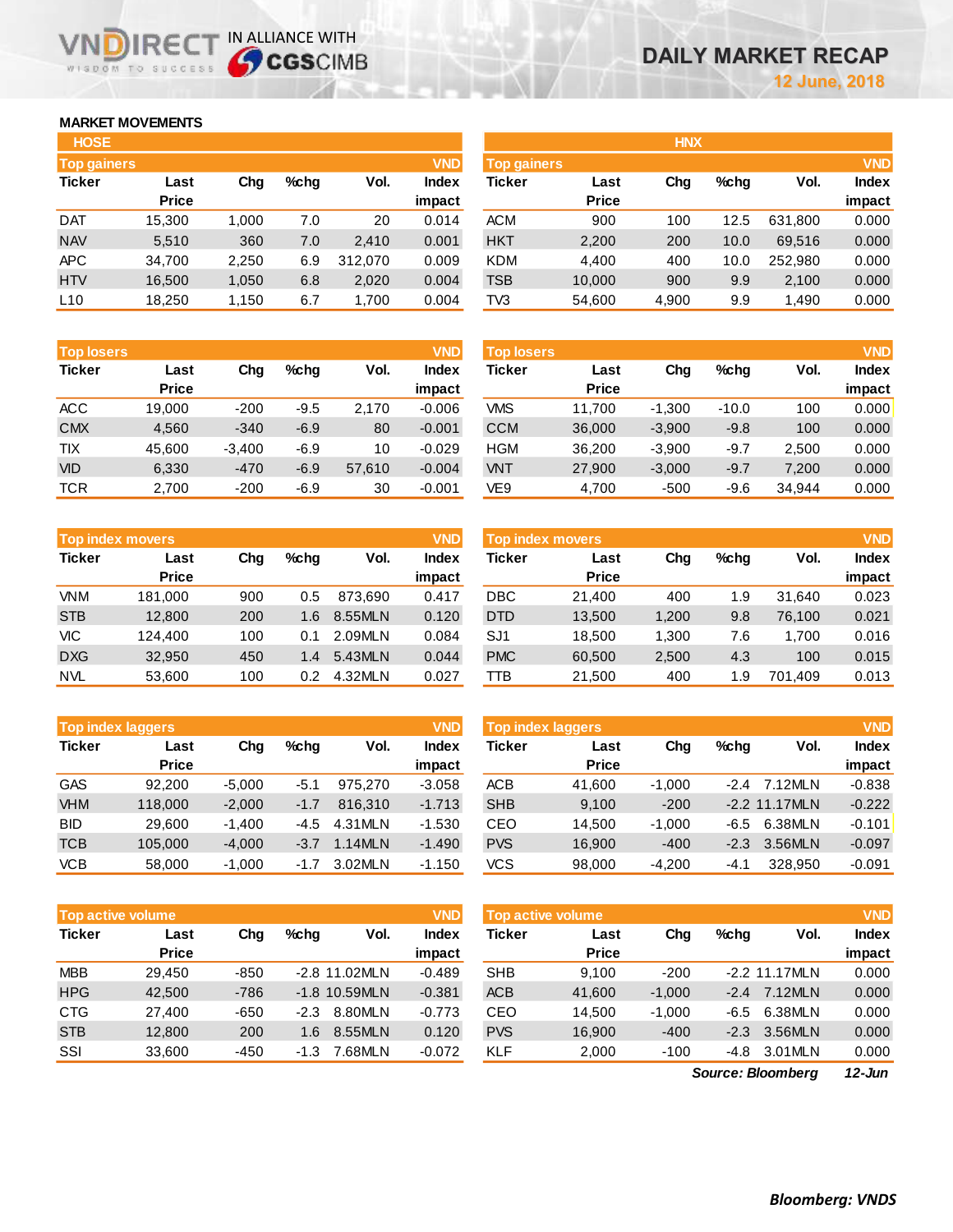## **FOREIGN ACTIVITIES**

| <b>Volume (Mn'shs)</b> | <b>HOSE</b> | d/d   | <b>HNX</b> | d/d    | Value (VND'bn)        | <b>HOSE</b> | d/d   | <b>HNX</b> | d/d    |
|------------------------|-------------|-------|------------|--------|-----------------------|-------------|-------|------------|--------|
| <b>BUY</b>             | 17.4        | 32.6% | 1.2        | 310.4% | <b>BUY</b>            | 916.8       | 7.7%  | 20.9       | 529.6% |
| % of market            | 8.3%        |       | 2.2%       |        | % of market           | 14.8%       |       | 2.6%       |        |
| <b>SELL</b>            | 22.0        | 35.9% | 1.0        | 51.7%  | SELL                  | 1.206.7     | 24.4% | 16.6       | 72.4%  |
| % of market            | 10.5%       |       | 1.9%       |        | % of market           | 19.5%       |       | 2.1%       |        |
| <b>NET BUY (SELL)</b>  | (4.59)      |       | 0.1        |        | <b>NET BUY (SELL)</b> | (289.9)     |       | 4.2        |        |

*Source: HSX, HNX*



# **Foreign net buy/sell (30 days) in VND'bn**

## **2018 ACCUMULATION**

| Volume (MIn'shs)                          | <b>HOSE</b> | $\frac{9}{6}$ of 2017 |        | HNX % of 2017 | Value (VND'bn)        |           | HOSE % of 2017 |         | HNX % of 2017 |
|-------------------------------------------|-------------|-----------------------|--------|---------------|-----------------------|-----------|----------------|---------|---------------|
| <b>BUY</b>                                | 2.583.0     | 72.8%                 | 263.5  | 65.8%         | <b>BUY</b>            | 154.028.1 | 91.2%          | 5.071.3 | 60.9%         |
| % of market                               | 10.8%       |                       | 3.8%   |               | % of market           | 20.7%     |                | 3.0%    |               |
| <b>SELL</b>                               | 2.193.8     | 67.3%                 | 289.1  | 71.0%         | <b>SELL</b>           | 120.324.6 | 83.3%          | 5.798.6 | 67.3%         |
| % of market                               | 9.2%        |                       | 4.2%   |               | % of market           | 16.1%     |                | 3.5%    |               |
| <b>NET BUY (SELL)</b><br>Source: HSX, HNX | 389.2       |                       | (25.6) |               | <b>NET BUY (SELL)</b> | 33,703    |                | (727.3) |               |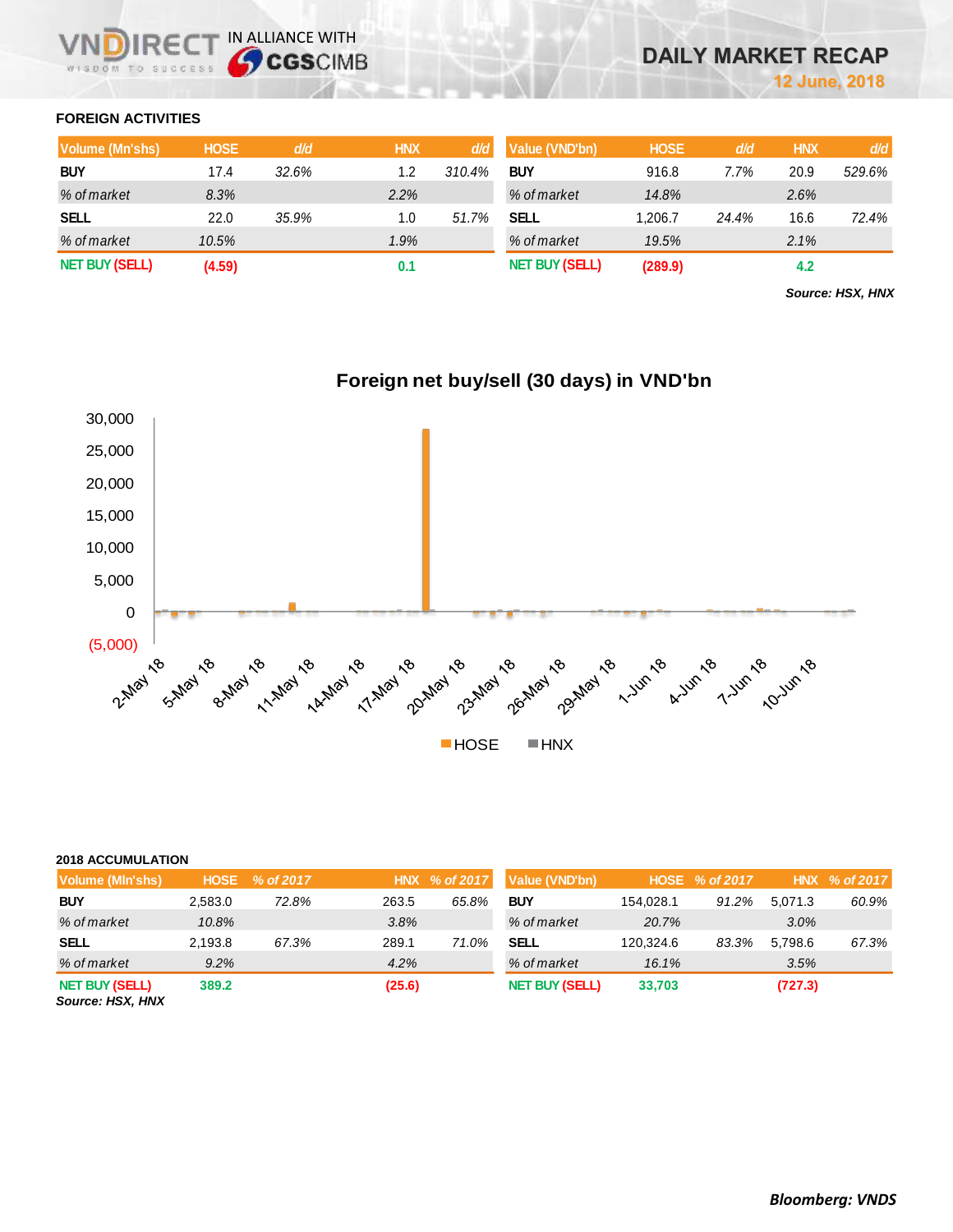## **FOREIGN ACTIVITIES**

WISDOM TO SUCCESS

**IRECT IN ALLIANCE WITH** 

|               |                               | <b>HOSE</b> |         |       |                 | <b>HNX</b>    |                               |          |         |       |                        |  |  |
|---------------|-------------------------------|-------------|---------|-------|-----------------|---------------|-------------------------------|----------|---------|-------|------------------------|--|--|
|               | Top buy by foreigners (value) |             |         |       | <b>VND'bn</b>   |               | Top buy by foreigners (value) |          |         |       |                        |  |  |
| <b>Ticker</b> | Last<br><b>Price</b>          | Chg         | $%$ chg | Value | Index<br>impact | <b>Ticker</b> | Last<br><b>Price</b>          | Chg      | $%$ chg | Value | <b>Index</b><br>impact |  |  |
| <b>VNM</b>    | 181,000                       | 900         | 0.50    | 137.0 | 0.417           | <b>PVS</b>    | 16,900                        | $-400$   | $-2.31$ | 5.1   | 0.000                  |  |  |
| <b>HPG</b>    | 42,500                        | $-786$      | $-1.82$ | 84.1  | $-0.381$        | <b>NRC</b>    | 47,500                        | $-1,000$ | $-2.06$ | 3.8   | 0.000                  |  |  |
| <b>VHM</b>    | 118,000                       | $-2,000$    | $-1.67$ | 78.8  | $-1.713$        | <b>SHS</b>    | 15,900                        | $-800$   | $-4.79$ | 3.5   | 0.000                  |  |  |
| <b>VRE</b>    | 44.500                        | $-600$      | $-1.33$ | 72.7  | $-0.365$        | <b>SHB</b>    | 9.100                         | $-200$   | $-2.15$ | 2.8   | 0.000                  |  |  |
| <b>ROS</b>    | 64,800                        | $-400$      | $-0.61$ | 70.9  | $-0.073$        | <b>VNC</b>    | 46,100                        | 700      | 1.54    | 2.3   | 0.000                  |  |  |

|               | Top sell by foreigners (value) |          |         |       | <b>VND'bn</b>   | Top sell by foreigners (value), |                      | <b>VND'bn</b> |         |       |                        |
|---------------|--------------------------------|----------|---------|-------|-----------------|---------------------------------|----------------------|---------------|---------|-------|------------------------|
| <b>Ticker</b> | Last<br><b>Price</b>           | Chg      | %chg    | Value | Index<br>impact | Ticker                          | Last<br><b>Price</b> | Chg           | %chg    | Value | <b>Index</b><br>impact |
| VIC           | 124.400                        | 100      | 0.08    | 331.6 | 0.084           | <b>VGC</b>                      | 23,500               | $-700$        | $-2.89$ | 9.0   | 0.000                  |
| <b>HPG</b>    | 42,500                         | $-786$   | $-1.82$ | 215.2 | $-0.381$        | <b>PVS</b>                      | 16,900               | $-400$        | $-2.31$ | 3.2   | 0.000                  |
| VHM           | 118,000                        | $-2.000$ | $-1.67$ | 120.6 | $-1.713$        | TIG                             | 3.700                | $-100$        | $-2.63$ | 0.7   | 0.000                  |
| <b>VPB</b>    | 52,500                         | $-700$   | $-1.32$ | 68.1  | $-0.335$        | <b>WCS</b>                      | 138,100              | 8,000         | 6.15    | 0.5   | 0.000                  |
| <b>MSN</b>    | 82,400                         | $-2,600$ | $-3.06$ | 65.9  | $-0.962$        | CIA                             | 32,300               | 0             | 0.00    | 0.5   | 0.000                  |

|               | Top net buy by foreigners (value) |          |         |       |                 |            | <b>VND'bn</b><br>Top net buy by foreigners (value) |          |         |       |                 |
|---------------|-----------------------------------|----------|---------|-------|-----------------|------------|----------------------------------------------------|----------|---------|-------|-----------------|
| <b>Ticker</b> | Last<br><b>Price</b>              | Chg      | $%$ chq | Value | Index<br>impact | Ticker     | Last<br><b>Price</b>                               | Chg      | %chg    | Value | Index<br>impact |
| <b>VNM</b>    | 181.000                           | 900      | 0.50    | 98.4  | 0.417           | <b>NRC</b> | 47,500                                             | $-1,000$ | $-2.06$ | 3.8   | 0.000           |
| <b>ROS</b>    | 64,800                            | $-400$   | $-0.61$ | 69.9  | $-0.073$        | <b>SHS</b> | 15,900                                             | $-800$   | $-4.79$ | 3.2   | 0.000           |
| <b>VJC</b>    | 179.000                           | $-5.000$ | $-2.72$ | 42.5  | $-0.721$        | <b>SHB</b> | 9.100                                              | $-200$   | $-2.15$ | 2.8   | 0.000           |
| <b>NVL</b>    | 53,600                            | 100      | 0.19    | 37.2  | 0.027           | <b>VNC</b> | 46,100                                             | 700      | 1.54    | 2.3   | 0.000           |
| SSI           | 33,600                            | $-450$   | $-1.32$ | 20.6  | $-0.072$        | <b>PVS</b> | 16,900                                             | $-400$   | $-2.31$ | 1.9   | 0.000           |

|               | <b>VND'bn</b><br>Top net sell by foreigners (value) |          |         |          |                        |            | Top net sell by foreigners (value) |          |         |         |                 |
|---------------|-----------------------------------------------------|----------|---------|----------|------------------------|------------|------------------------------------|----------|---------|---------|-----------------|
| <b>Ticker</b> | Last<br><b>Price</b>                                | Chg      | %chq    | Value    | <b>Index</b><br>impact | Ticker     | Last<br><b>Price</b>               | Chg      | %chg    | Value   | Index<br>impact |
| <b>VIC</b>    | 124.400                                             | 100      | 0.08    | $-311.3$ | 0.084                  | <b>VGC</b> | 23,500                             | $-700$   | $-2.89$ | $-9.00$ | 0.000           |
| <b>HPG</b>    | 42,500                                              | $-786$   | $-1.82$ | $-131.0$ | $-0.381$               | TIG        | 3,700                              | $-100$   | $-2.63$ | $-0.73$ | 0.000           |
| <b>VHM</b>    | 118.000                                             | $-2,000$ | $-1.67$ | $-41.8$  | $-1.713$               | CEO        | 14,500                             | $-1,000$ | $-6.45$ | $-0.42$ | 0.000           |
| <b>MSN</b>    | 82.400                                              | $-2,600$ | $-3.06$ | $-35.5$  | $-0.962$               | <b>CIA</b> | 32,300                             | 0        | 0.00    | $-0.37$ | 0.000           |
| <b>VNG</b>    | 15.000                                              | $-100$   | $-0.66$ | $-24.9$  | $-0.002$               | <b>NTP</b> | 50,500                             | $-500$   | $-0.98$ | $-0.37$ | 0.000           |

*12-Jun-18*

*Source: Bloomberg, HOSE, HNX*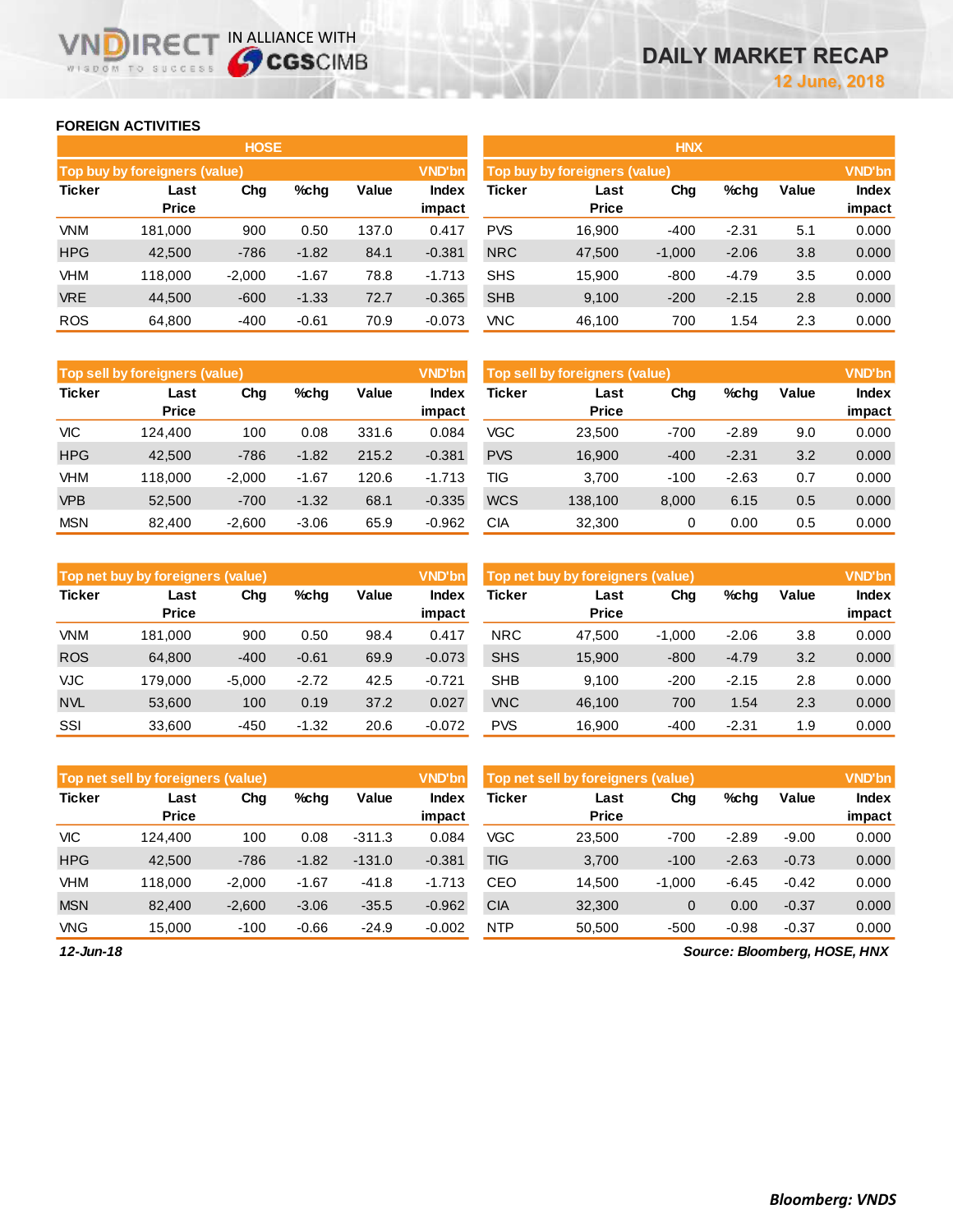# **DAILY MARKET RECAP**

**June, 2018**

## **TOP 60 MARKET CAP STOCKS SNAPSHOT ON HOSE**

VI

IR<sub>E</sub>

WISDOM TO SUCCESS

IN ALLIANCE WITH

| No. Ticker | <b>Price</b> |            | Price change (%) |            |                |                |               |         | Mkt. Cap Outs. Vol. Float ratio Avail. Fil Ave. daily vol. | P/E                       | P/B          | <b>ROE</b> | <b>ROA</b> |
|------------|--------------|------------|------------------|------------|----------------|----------------|---------------|---------|------------------------------------------------------------|---------------------------|--------------|------------|------------|
|            | <b>VND</b>   | 1M         | 3M               | 6M         | <b>US\$mln</b> | <b>MIn'shs</b> | $\frac{9}{6}$ |         | $% (30 days-shs)$                                          | $\boldsymbol{\mathsf{X}}$ | $\pmb{\chi}$ | $\%$       | $\%$       |
| 1 VIC VM   | 124,400      | 0.3        | 24.4             | 74.7       | 14,385         | 2,638          | 49.3          | 20.0    | 2,289,794                                                  | 53.2                      | 9.3          | 16.3       | 2.3        |
| 2 VHM VM   | 118,000      | N/A        | N/A              | <b>N/A</b> | 13,861         | 2,680          | 100.0         | 32.9    | <b>N/A</b>                                                 | 50.2                      | 3.4          | <b>N/A</b> | <b>N/A</b> |
| 3 VNMVM    | 181,000      | 1.7        | $-12.1$          | $-6.9$     | 11,515         | 1,451          | 43.9          | 40.6    | 852,370                                                    | 29.0                      | 10.2         | 35.8       | 30.3       |
| 4 VCB VM   | 58,000       | 0.2        | $-19.4$          | 29.8       | 9,148          | 3,598          | 22.9          | 9.6     | 3,023,516                                                  | 20.1                      | 3.7          | 19.6       | 1.2        |
| 5 GAS VM   | 92,200       | $-17.0$    | $-20.7$          | 6.0        | 7,736          | 1,914          | 4.2           | 45.6    | 753,750                                                    | 17.9                      | 4.0          | 23.9       | 15.9       |
| 6 SAB VM   | 239,000      | 1.3        | 8.5              | $-23.6$    | 6,719          | 641            | 10.4          | 39.3    | 76,071                                                     | 33.1                      | 10.6         | 34.8       | 23.8       |
| 7 TCB VM   | 105,000      | <b>N/A</b> | <b>N/A</b>       | <b>N/A</b> | 5,365          | 1,166          | 100.0         | 0.0     | <b>N/A</b>                                                 | 13.6                      | 3.9          | 27.7       | 2.6        |
| 8 CTG VM   | 27,400       | $-6.8$     | $-18.1$          | 28.0       | 4,472          | 3,723          | 15.8          | 0.0     | 5,730,695                                                  | 13.0                      | 1.5          | 12.6       | 0.7        |
| 9 BID VM   | 29,600       | $-12.9$    | $-23.3$          | 22.8       | 4,436          | 3,419          | 4.4           | 27.4    | 2,607,185                                                  | 14.6                      | 2.1          | 15.1       | 0.6        |
| 10 HPG VM  | 42,500       | 6.8        | $-4.0$           | 49.9       | 3,957          | 2,124          | 58.8          | 9.2     | 6,427,225                                                  | 10.7                      | 2.6          | 29.8       | 18.1       |
| 11 MSN VM  | 82,400       | $-12.2$    | $-13.4$          | 14.1       | 3,784          | 1,047          | 36.3          | 19.9    | 965,551                                                    | 23.9                      | 5.8          | 24.3       | 5.7        |
| 12 VREVM   | 44,500       | $-2.6$     | $-20.3$          | $-3.3$     | 3,709          | 1,901          | 100.0         | 17.0    | 2,090,442                                                  | 56.3                      | 3.2          | 5.7        | 5.6        |
| 13 VJC VM  | 179,000      | $-5.7$     | $-14.7$          | 34.2       | 3,542          | 451            | 53.2          | 5.4     | 587,677                                                    | 15.8                      | 7.6          | 67.1       | 19.7       |
| 14 VPB VM  | 52,500       | 1.5        | $-16.5$          | 35.7       | 3,446          | 1,497          | 89.9          | 0.0     | 3,320,420                                                  | 11.5                      | 2.6          | 26.9       | 2.5        |
| 15 PLX VM  | 64,800       | 1.3        | $-21.4$          | 1.1        | 3,292          | 1,159          | 6.3           | 9.2     | 697,923                                                    | 22.2                      | 3.5          | 16.0       | 5.5        |
| 16 BVHVM   | 93,400       | $-0.6$     | 10.4             | 62.4       | 2,870          | 701            | 31.2          | 23.7    | 185,589                                                    | 39.4                      | 4.5          | 11.7       | 1.9        |
| 17 MBB VM  | 29,450       | $-3.6$     | $-12.9$          | 22.7       | 2,344          | 1,816          | 61.4          | 0.0     | 4,982,303                                                  | 12.8                      | 1.8          | 15.2       | 1.5        |
| 18 NVL VM  | 53,600       | $-3.4$     | $-11.9$          | 12.3       | 2,132          | 907            | 33.9          | 38.9    | 2,943,571                                                  | 21.2                      | 3.5          | 18.7       | 4.7        |
| 19 HDB VM  | 40,900       | $-1.2$     | $-3.8$           | <b>N/A</b> | 1,759          | 981            | 100.0         | 2.5     | 1,673,891                                                  | 20.8                      | 2.9          | 14.9       | 1.0        |
| 20 MWG VM  | 120,100      | 16.6       | 2.6              | $-5.1$     | 1,700          | 323            | 76.7          | 0.0     | 555,432                                                    | 15.3                      | 5.3          | 42.1       | 13.0       |
| 21 ROS VM  | 64,800       | $-19.5$    | $-43.9$          | -46.4      | 1,612          | 568            | 27.0          | 47.3    | 638,385                                                    | 46.9                      | 6.4          | 14.7       | 8.6        |
| 22 FPT VM  | 46,300       | $-10.5$    | $-13.3$          | $-0.8$     | 1,245          | 614            | 73.9          | 0.0     | 1,363,276                                                  | 9.3                       | 2.4          | 27.7       | 11.4       |
| 23 BHN VM  | 111,000      | 4.8        | $-20.7$          | $-15.7$    | 1,128          | 232            | 0.9           | 31.4    | 1,412                                                      | 40.0                      | 6.8          | 17.3       | 6.7        |
| 24 STB VM  | 12,800       | $-2.3$     | $-19.7$          | 2.8        | 1,012          | 1,804          | 94.0          | 13.0    | 4,945,986                                                  | 16.9                      | 1.0          | 5.8        | 0.4        |
| 25 PNJ VM  | 178,000      | $-2.7$     | 3.1              | 44.1       | 844            | 108            | 64.4          | 0.0     | 295,661                                                    | 24.4                      | 6.0          | 32.8       | 19.6       |
| 26 EIB VM  | 14,800       | $-2.3$     | $-2.6$           | 18.9       | 798            | 1,229          | 83.8          | 0.0     | 315,310                                                    | 16.1                      | 1.2          | 8.0        | 0.8        |
| 27 SSIVM   | 33,600       | $-2.9$     | $-12.5$          | 27.0       | 736            | 500            | 54.2          | 45.4    | 5,032,608                                                  | 12.9                      | 1.9          | 14.8       | 7.2        |
| 28 TPB VM  | 28,200       | $-5.4$     | <b>N/A</b>       | N/A        | 679            | 549            | 100.0         | 0.0     | 432,843                                                    | 16.4                      | 2.4          | 15.9       | 0.8        |
| 29 DHG VM  | 104,600      | 0.6        | 6.0              | $-2.9$     | 600            | 131            | 31.8          | 1.6     | 148,537                                                    | 24.1                      | 4.9          | 19.5       | 15.9       |
| 30 KDH VM  | 32,500       | $-6.3$     | $-9.2$           | 16.7       | 553            | 388            | 61.1          | 4.8     | 179,161                                                    | 19.4                      | 2.0          | 10.2       | 5.8        |
| 31 CTD VM  | 156,700      | 8.3        | $-10.9$          | $-28.2$    | 538            | 78             | 88.0          | 8.1     | 305,634                                                    | 7.7                       | 1.6          | 22.0       | 12.6       |
| 32 DXG VM  | 32,950       | 11.1       | 7.3              | 93.9       | 494            | 342            | 71.8          | 5.2     | 3,296,210                                                  | 12.2                      | 2.8          | 24.6       | 10.9       |
| 33 VCIVM   | 90,000       | $-11.8$    | $-0.4$           | 25.9       | 473            | 120            | 95.1          | 8.5     | 97,175                                                     | 15.5                      | 3.6          | 30.5       | 13.9       |
| 34 REE VM  | 33,400       | $-6.6$     | $-16.3$          | $-13.0$    | 454            | 310            | 75.3          | 0.0     | 436,214                                                    | 7.3                       | 1.3          | 19.2       | 10.9       |
| 35 GEX VM  | 33,900       | $-5.8$     | $-5.6$           | <b>N/A</b> | 396            | 267            | 71.6          | 33.5    | 367,101                                                    | 11.2                      | 2.1          | 22.3       | 6.9        |
| 36 HCM VM  | 68,000       | 0.0        | $-4.8$           | 29.0       | 386            | 130            | 38.0          | 40.3    | 309,854                                                    | 11.2                      | 2.9          | 28.3       | 15.5       |
| 37 TCH VM  | 24,150       | $-16.7$    | 11.8             | 0.6        | 374            | 353            | 51.2          | 44.9    | 1,138,756                                                  | 19.8                      | 2.0          | 10.0       | 9.2        |
| 38 NT2 VM  | 29,100       | $-7.3$     | $-0.7$           | $-10.6$    | 367            | 288            | 32.1          | 28.0    | 430,176                                                    | 11.0                      | 1.6          | 14.6       | 6.8        |
| 39 PDR VM  | 31,400       | 0.0        | $-8.1$           | 12.5       | 367            | 266            | 37.4          | 41.7    | 740,827                                                    | 15.7                      | 2.8          | 19.7       | 5.5        |
| 40 GMD VM  | 27,300       | 2.4        | $-16.0$          | $-19.8$    | 345            | 288            | 59.6          | $0.0\,$ | 564,415                                                    | 4.7                       | 1.4          | 29.8       | 16.8       |
| 41 PAN VM  | 65,000       | 4.0        | $-4.4$           | 91.7       | 342            | 120            | 59.8          | 59.4    | 62,640                                                     | 17.0                      | 2.8          | 16.5       | 7.6        |
| 42 HNG VM  | 8,540        | $-1.7$     | 2.9              | $-12.0$    | 332            | 887            | 44.8          | 54.9    | 972,848                                                    | 12.2                      | 0.7          | 5.0        | 1.7        |
| 43 SBT VM  | 15,100       | -15.6      | -11.2            | $-27.2$    | 328            | 495            | 46.9          | 92.2    | 4,792,292                                                  | 13.5                      | 1.2          | 7.4        | 3.3        |
| 44 DPM VM  | 18,450       | $-3.9$     | $-18.0$          | $-12.1$    | 317            | 391            | 35.2          | 28.7    | 906,736                                                    | 12.9                      | 0.9          | 8.0        | 6.1        |
| 45 KDC VM  | 34,100       | $-5.3$     | $-14.5$          | $-11.9$    | 307            | 206            | 44.5          | 29.2    | 102,175                                                    | 22.7                      | 1.1          | 5.0        | 3.2        |
| 46 CII VM  | 28,400       | $-7.8$     | $-17.0$          | $-16.5$    | 307            | 246            | 69.2          | 12.3    | 524,806                                                    | 23.5                      | 1.4          | 6.1        | 1.5        |
| 47 NLG VM  | 30,900       | 1.4        | $-0.6$           | 26.9       | 284            | 210            | 56.8          | 0.0     | 398,394                                                    | 11.1                      | 2.2          | 19.1       | 7.9        |
| 48 FRT VM  | 89,000       | $-1.2$     | <b>N/A</b>       | <b>N/A</b> | 265            | 68             | 100.0         | 2.3     | 287,202                                                    | 21.5                      | 7.6          | 42.9       | 6.8        |
| 49 DCM VM  | 11,050       | $-5.6$     | $-12.3$          | $-10.9$    | 256            | 529            | 24.4          | 44.9    | 460,612                                                    | 10.8                      | 0.9          | 8.7        | 4.9        |
| 50 KBC VM  | 12,350       | $-8.9$     | $-6.8$           | $-7.5$     | 254            | 470            | 75.2          | 31.6    | 2,710,370                                                  | 9.4                       | 0.7          | 7.5        | 4.0        |
| 51 PME VM  | 76,500       | 7.0        | 5.4              | 11.4       | 252            | 75             | 99.0          | 0.0     | 8,202                                                      | 17.7                      | 3.6          | 19.3       | 16.0       |
| 52 PPC VM  | 17,250       | $-6.8$     | $-8.2$           | $-15.4$    | 242            | 321            | 24.6          | 33.4    | 125,454                                                    | 6.1                       | 1.0          | 16.1       | 10.8       |
| 53 VHC VM  | 59,200       | 3.9        | 8.8              | 11.9       | 240            | 92             | 28.3          | 59.8    | 393,319                                                    | 9.0                       | 1.9          | 22.7       | 12.3       |
| 54 PVD VM  | 13,750       | $-8.9$     | $-36.0$          | $-33.7$    | 231            | 383            | 48.1          | 24.5    | 1,160,503                                                  | <b>N/A</b>                | 0.4          | 0.1        | 0.0        |
| 55 HBC VM  | 26,600       | 0.0        | $-4.3$           | $-18.4$    | 227            | 195            | 39.4          | 25.0    | 1,115,297                                                  | 6.3                       | 2.2          | 39.6       | 6.2        |
| 56 TLG VM  | 99,700       | 3.9        | $-1.1$           | $-0.3$     | 221            | 51             | 26.7          | 72.1    | 742                                                        | 20.4                      | 4.6          | 23.6       | 18.8       |
| 57 HT1 VM  | 12,950       | $-1.9$     | $-10.7$          | $-22.2$    | 217            | 382            | 20.0          | 43.0    | 149,566                                                    | 10.7                      | 0.9          | 8.7        | 4.1        |
| 58 VCF VM  | 185,000      | 12.1       | 0.0              | $-28.8$    | 216            | 27             | 0.6           | 48.4    | 943                                                        | 8.8                       | 5.4          | 36.7       | 25.4       |
| 59 BMP VM  | 59,600       | 13.5       | $-24.1$          | $-31.8$    | 214            | 82             | 39.0          | 27.3    | 295,730                                                    | 10.8                      | 1.9          | 18.3       | 16.3       |
| 60 HSG VM  | 12,600       | $-4.4$     | $-41.1$          | $-41.3$    | 213            | 385            | 58.9          | 26.8    | 3,799,138                                                  | 5.4                       | 0.9          | 17.7       | 4.2        |
|            |              |            |                  |            |                |                |               |         |                                                            | <b>Source: Bloomberg</b>  |              | $12$ -Jun  |            |